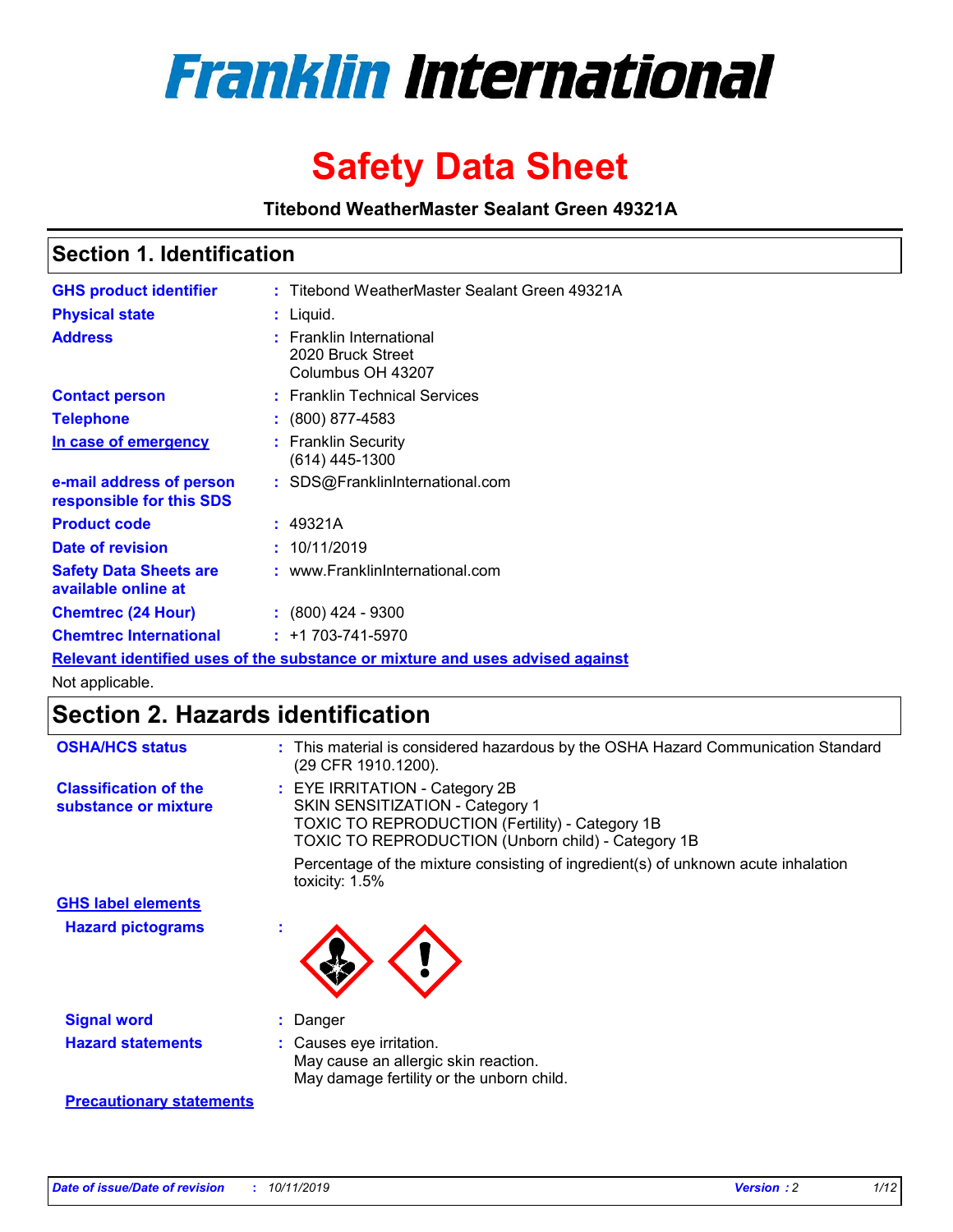### **Section 2. Hazards identification**

| <b>Prevention</b>                          | : Obtain special instructions before use. Do not handle until all safety precautions have<br>been read and understood. Wear protective gloves. Wear eye or face protection.<br>Wear protective clothing. Avoid breathing vapor. Wash hands thoroughly after handling.<br>Contaminated work clothing must not be allowed out of the workplace.                                                        |
|--------------------------------------------|------------------------------------------------------------------------------------------------------------------------------------------------------------------------------------------------------------------------------------------------------------------------------------------------------------------------------------------------------------------------------------------------------|
| <b>Response</b>                            | : IF exposed or concerned: Get medical attention. IF ON SKIN: Wash with plenty of<br>soap and water. Wash contaminated clothing before reuse. If skin irritation or rash<br>occurs: Get medical attention. IF IN EYES: Rinse cautiously with water for several<br>minutes. Remove contact lenses, if present and easy to do. Continue rinsing. If eye<br>irritation persists: Get medical attention. |
| <b>Storage</b>                             | : Store locked up.                                                                                                                                                                                                                                                                                                                                                                                   |
| <b>Disposal</b>                            | : Dispose of contents and container in accordance with all local, regional, national and<br>international regulations.                                                                                                                                                                                                                                                                               |
| <b>Hazards not otherwise</b><br>classified | : Product generates methanol during cure.                                                                                                                                                                                                                                                                                                                                                            |
|                                            |                                                                                                                                                                                                                                                                                                                                                                                                      |

### **Section 3. Composition/information on ingredients**

| <b>Substance/mixture</b><br>Mixture                  |               |                     |
|------------------------------------------------------|---------------|---------------------|
| <b>Ingredient name</b>                               | $\frac{9}{6}$ | <b>CAS number</b>   |
| 3-aminopropyltriethoxysilane<br>Dibutyltin dilaurate | ≤3<br>$≤0.3$  | 919-30-2<br>77-58-7 |

Any concentration shown as a range is to protect confidentiality or is due to batch variation.

**There are no additional ingredients present which, within the current knowledge of the supplier and in the concentrations applicable, are classified as hazardous to health or the environment and hence require reporting in this section.**

**Occupational exposure limits, if available, are listed in Section 8.**

### **Section 4. First aid measures**

| <b>Description of necessary first aid measures</b> |                                                                                                                                                                                                                                                                                                                                                                                                                                                                                                                                                                                                                                                                                                                                                                           |  |  |  |
|----------------------------------------------------|---------------------------------------------------------------------------------------------------------------------------------------------------------------------------------------------------------------------------------------------------------------------------------------------------------------------------------------------------------------------------------------------------------------------------------------------------------------------------------------------------------------------------------------------------------------------------------------------------------------------------------------------------------------------------------------------------------------------------------------------------------------------------|--|--|--|
| <b>Eye contact</b>                                 | : Immediately flush eyes with plenty of water, occasionally lifting the upper and lower<br>eyelids. Check for and remove any contact lenses. Continue to rinse for at least 10<br>minutes. If irritation persists, get medical attention.                                                                                                                                                                                                                                                                                                                                                                                                                                                                                                                                 |  |  |  |
| <b>Inhalation</b>                                  | : Remove victim to fresh air and keep at rest in a position comfortable for breathing. If<br>not breathing, if breathing is irregular or if respiratory arrest occurs, provide artificial<br>respiration or oxygen by trained personnel. It may be dangerous to the person providing<br>aid to give mouth-to-mouth resuscitation. Get medical attention. If unconscious, place<br>in recovery position and get medical attention immediately. Maintain an open airway.<br>Loosen tight clothing such as a collar, tie, belt or waistband. In case of inhalation of<br>decomposition products in a fire, symptoms may be delayed. The exposed person may<br>need to be kept under medical surveillance for 48 hours.                                                       |  |  |  |
| <b>Skin contact</b>                                | : Wash with plenty of soap and water. Remove contaminated clothing and shoes. Wash<br>contaminated clothing thoroughly with water before removing it, or wear gloves.<br>Continue to rinse for at least 10 minutes. Get medical attention. In the event of any<br>complaints or symptoms, avoid further exposure. Wash clothing before reuse. Clean<br>shoes thoroughly before reuse.                                                                                                                                                                                                                                                                                                                                                                                     |  |  |  |
| <b>Ingestion</b>                                   | : Wash out mouth with water. Remove dentures if any. Remove victim to fresh air and<br>keep at rest in a position comfortable for breathing. If material has been swallowed and<br>the exposed person is conscious, give small quantities of water to drink. Stop if the<br>exposed person feels sick as vomiting may be dangerous. Do not induce vomiting<br>unless directed to do so by medical personnel. If vomiting occurs, the head should be<br>kept low so that vomit does not enter the lungs. Get medical attention. Never give<br>anything by mouth to an unconscious person. If unconscious, place in recovery position<br>and get medical attention immediately. Maintain an open airway. Loosen tight clothing<br>such as a collar, tie, belt or waistband. |  |  |  |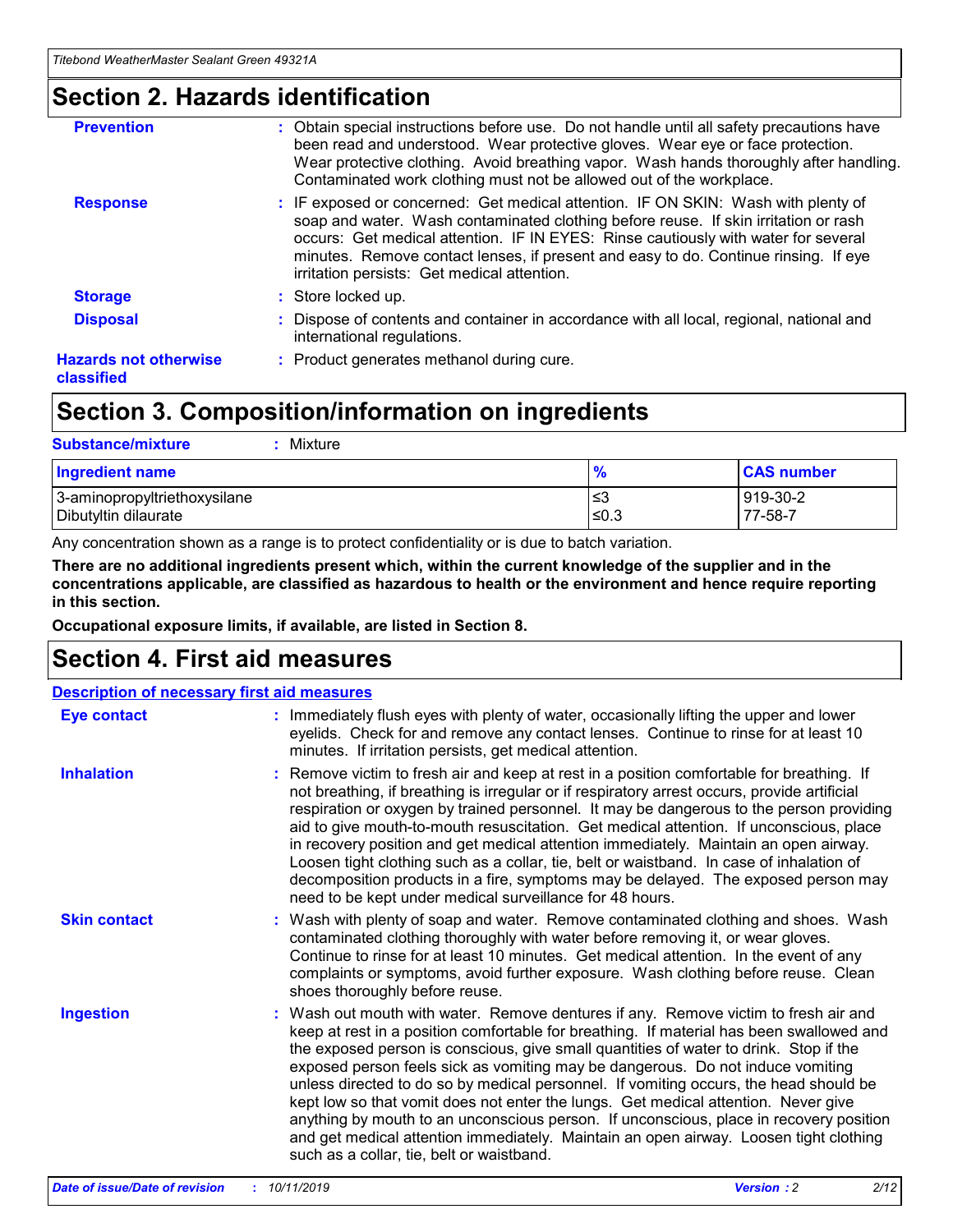## **Section 4. First aid measures**

| Most important symptoms/effects, acute and delayed |  |                                                                                                                                                                                                                                                                                                                                                                                                                 |  |
|----------------------------------------------------|--|-----------------------------------------------------------------------------------------------------------------------------------------------------------------------------------------------------------------------------------------------------------------------------------------------------------------------------------------------------------------------------------------------------------------|--|
| <b>Potential acute health effects</b>              |  |                                                                                                                                                                                                                                                                                                                                                                                                                 |  |
| <b>Eye contact</b>                                 |  | : May cause eye irritation.                                                                                                                                                                                                                                                                                                                                                                                     |  |
| <b>Inhalation</b>                                  |  | : No known significant effects or critical hazards.                                                                                                                                                                                                                                                                                                                                                             |  |
| <b>Skin contact</b>                                |  | : May cause skin irritation.                                                                                                                                                                                                                                                                                                                                                                                    |  |
| <b>Ingestion</b>                                   |  | : No known significant effects or critical hazards.                                                                                                                                                                                                                                                                                                                                                             |  |
| <b>Over-exposure signs/symptoms</b>                |  |                                                                                                                                                                                                                                                                                                                                                                                                                 |  |
| <b>Eye contact</b>                                 |  | : Adverse symptoms may include the following:<br>irritation<br>watering<br>redness                                                                                                                                                                                                                                                                                                                              |  |
| <b>Inhalation</b>                                  |  | : Adverse symptoms may include the following:<br>reduced fetal weight<br>increase in fetal deaths<br>skeletal malformations                                                                                                                                                                                                                                                                                     |  |
| <b>Skin contact</b>                                |  | : Adverse symptoms may include the following:<br>irritation<br>redness<br>reduced fetal weight<br>increase in fetal deaths<br>skeletal malformations                                                                                                                                                                                                                                                            |  |
| <b>Ingestion</b>                                   |  | : Adverse symptoms may include the following:<br>reduced fetal weight<br>increase in fetal deaths<br>skeletal malformations                                                                                                                                                                                                                                                                                     |  |
|                                                    |  | <b>Indication of immediate medical attention and special treatment needed, if necessary</b>                                                                                                                                                                                                                                                                                                                     |  |
| <b>Notes to physician</b>                          |  | : In case of inhalation of decomposition products in a fire, symptoms may be delayed.<br>The exposed person may need to be kept under medical surveillance for 48 hours.                                                                                                                                                                                                                                        |  |
| <b>Specific treatments</b>                         |  | : No specific treatment.                                                                                                                                                                                                                                                                                                                                                                                        |  |
| <b>Protection of first-aiders</b>                  |  | : No action shall be taken involving any personal risk or without suitable training. If it is<br>suspected that fumes are still present, the rescuer should wear an appropriate mask or<br>self-contained breathing apparatus. It may be dangerous to the person providing aid to<br>give mouth-to-mouth resuscitation. Wash contaminated clothing thoroughly with water<br>before removing it, or wear gloves. |  |

**See toxicological information (Section 11)**

### **Section 5. Fire-fighting measures**

| <b>Extinguishing media</b>                             |                                                                                                                                                                                                     |
|--------------------------------------------------------|-----------------------------------------------------------------------------------------------------------------------------------------------------------------------------------------------------|
| <b>Suitable extinguishing</b><br>media                 | : Use an extinguishing agent suitable for the surrounding fire.                                                                                                                                     |
| <b>Unsuitable extinguishing</b><br>media               | : None known.                                                                                                                                                                                       |
| <b>Specific hazards arising</b><br>from the chemical   | : In a fire or if heated, a pressure increase will occur and the container may burst.                                                                                                               |
| <b>Hazardous thermal</b><br>decomposition products     | : Decomposition products may include the following materials:<br>carbon dioxide<br>carbon monoxide<br>nitrogen oxides<br>metal oxide/oxides                                                         |
| <b>Special protective actions</b><br>for fire-fighters | : Promptly isolate the scene by removing all persons from the vicinity of the incident if<br>there is a fire. No action shall be taken involving any personal risk or without suitable<br>training. |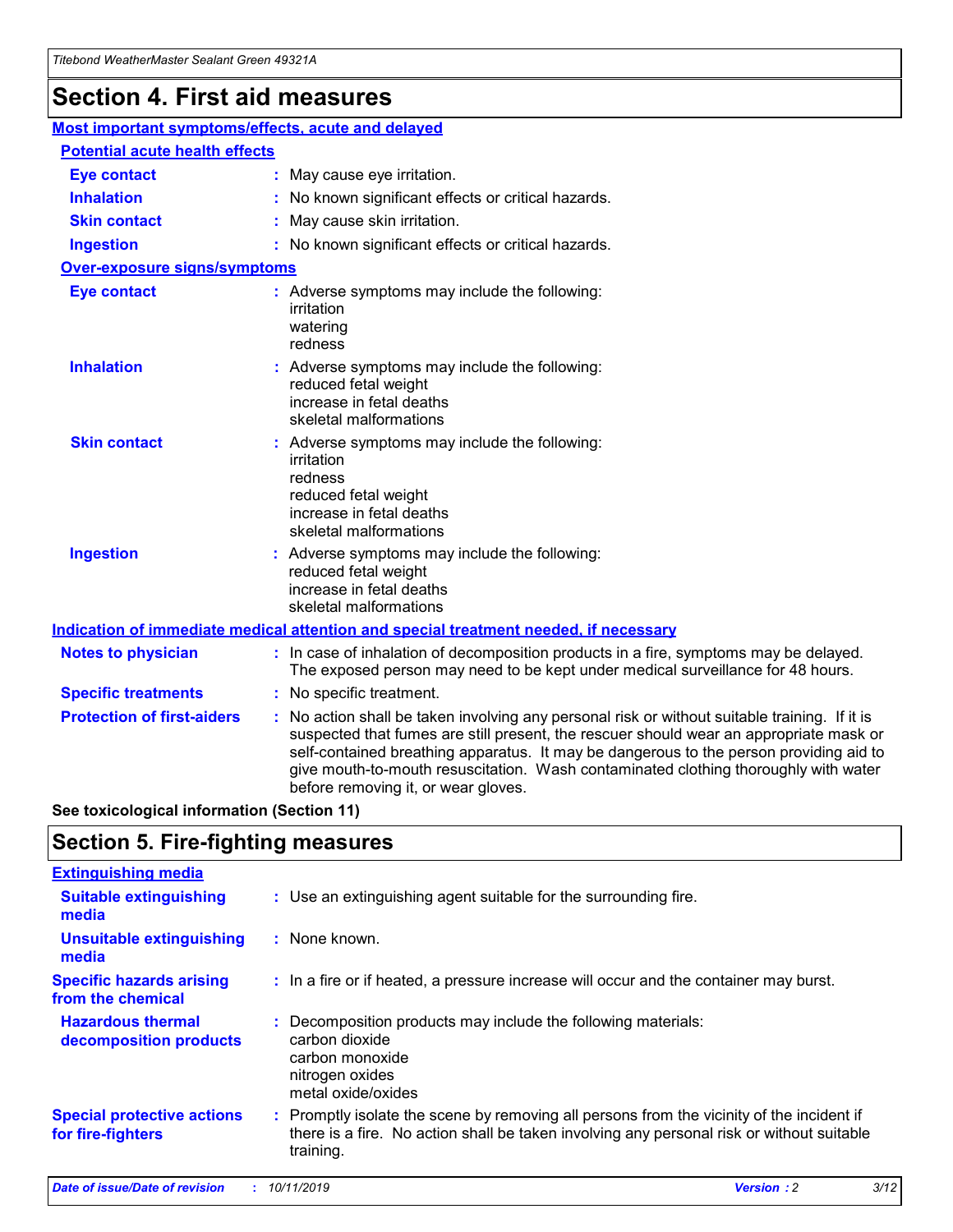### **Section 5. Fire-fighting measures**

**Special protective equipment for fire-fighters** Fire-fighters should wear appropriate protective equipment and self-contained breathing **:** apparatus (SCBA) with a full face-piece operated in positive pressure mode.

### **Section 6. Accidental release measures**

#### **Personal precautions, protective equipment and emergency procedures**

| For non-emergency<br>personnel                               | : No action shall be taken involving any personal risk or without suitable training.<br>Evacuate surrounding areas. Keep unnecessary and unprotected personnel from<br>entering. Do not touch or walk through spilled material. Avoid breathing vapor or mist.<br>Provide adequate ventilation. Wear appropriate respirator when ventilation is<br>inadequate. Put on appropriate personal protective equipment.                                                                                                                                                                                                                                                                                             |
|--------------------------------------------------------------|--------------------------------------------------------------------------------------------------------------------------------------------------------------------------------------------------------------------------------------------------------------------------------------------------------------------------------------------------------------------------------------------------------------------------------------------------------------------------------------------------------------------------------------------------------------------------------------------------------------------------------------------------------------------------------------------------------------|
|                                                              | For emergency responders : If specialized clothing is required to deal with the spillage, take note of any information in<br>Section 8 on suitable and unsuitable materials. See also the information in "For non-<br>emergency personnel".                                                                                                                                                                                                                                                                                                                                                                                                                                                                  |
| <b>Environmental precautions</b>                             | : Avoid dispersal of spilled material and runoff and contact with soil, waterways, drains<br>and sewers. Inform the relevant authorities if the product has caused environmental<br>pollution (sewers, waterways, soil or air).                                                                                                                                                                                                                                                                                                                                                                                                                                                                              |
| <b>Methods and materials for containment and cleaning up</b> |                                                                                                                                                                                                                                                                                                                                                                                                                                                                                                                                                                                                                                                                                                              |
| <b>Small spill</b>                                           | : Stop leak if without risk. Move containers from spill area. Dilute with water and mop up<br>if water-soluble. Alternatively, or if water-insoluble, absorb with an inert dry material and<br>place in an appropriate waste disposal container. Dispose of via a licensed waste<br>disposal contractor.                                                                                                                                                                                                                                                                                                                                                                                                     |
| <b>Large spill</b>                                           | : Stop leak if without risk. Move containers from spill area. Approach release from<br>upwind. Prevent entry into sewers, water courses, basements or confined areas. Wash<br>spillages into an effluent treatment plant or proceed as follows. Contain and collect<br>spillage with non-combustible, absorbent material e.g. sand, earth, vermiculite or<br>diatomaceous earth and place in container for disposal according to local regulations<br>(see Section 13). Dispose of via a licensed waste disposal contractor. Contaminated<br>absorbent material may pose the same hazard as the spilled product. Note: see<br>Section 1 for emergency contact information and Section 13 for waste disposal. |

### **Section 7. Handling and storage**

| <b>Precautions for safe handling</b>                                             |                                                                                                                                                                                                                                                                                                                                                                                                                                                                                                                                                                                                                                                                                                                                                                                                                                                  |
|----------------------------------------------------------------------------------|--------------------------------------------------------------------------------------------------------------------------------------------------------------------------------------------------------------------------------------------------------------------------------------------------------------------------------------------------------------------------------------------------------------------------------------------------------------------------------------------------------------------------------------------------------------------------------------------------------------------------------------------------------------------------------------------------------------------------------------------------------------------------------------------------------------------------------------------------|
| <b>Protective measures</b>                                                       | : Put on appropriate personal protective equipment (see Section 8). Persons with a<br>history of skin sensitization problems should not be employed in any process in which<br>this product is used. Avoid exposure - obtain special instructions before use. Avoid<br>exposure during pregnancy. Do not handle until all safety precautions have been read<br>and understood. Do not get in eyes or on skin or clothing. Do not ingest. Avoid<br>breathing vapor or mist. If during normal use the material presents a respiratory hazard,<br>use only with adequate ventilation or wear appropriate respirator. Keep in the original<br>container or an approved alternative made from a compatible material, kept tightly<br>closed when not in use. Empty containers retain product residue and can be hazardous.<br>Do not reuse container. |
| <b>Advice on general</b><br>occupational hygiene                                 | : Eating, drinking and smoking should be prohibited in areas where this material is<br>handled, stored and processed. Workers should wash hands and face before eating,<br>drinking and smoking. Remove contaminated clothing and protective equipment before<br>entering eating areas. See also Section 8 for additional information on hygiene<br>measures.                                                                                                                                                                                                                                                                                                                                                                                                                                                                                    |
| <b>Conditions for safe storage,</b><br>including any<br><b>incompatibilities</b> | : Store between the following temperatures: 0 to 120 $\degree$ C (32 to 248 $\degree$ F). Store in<br>accordance with local regulations. Store in original container protected from direct<br>sunlight in a dry, cool and well-ventilated area, away from incompatible materials (see<br>Section 10) and food and drink. Store locked up. Keep container tightly closed and<br>sealed until ready for use. Containers that have been opened must be carefully<br>resealed and kept upright to prevent leakage. Do not store in unlabeled containers.<br>Use appropriate containment to avoid environmental contamination. See Section 10 for<br>incompatible materials before handling or use.                                                                                                                                                   |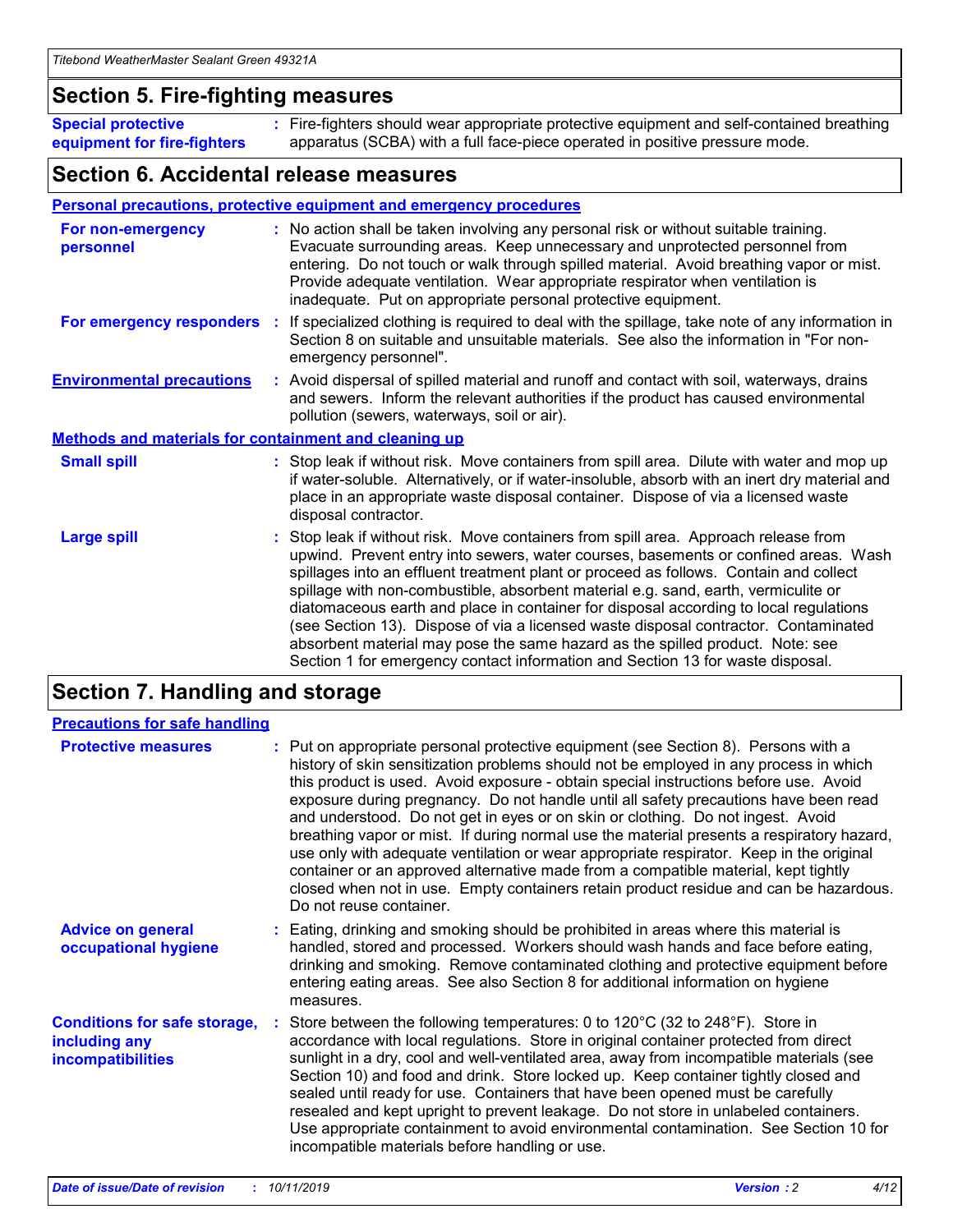## **Section 8. Exposure controls/personal protection**

#### **Control parameters**

#### **Occupational exposure limits**

| <b>Ingredient name</b>                               |    |                        | <b>Exposure limits</b>                                                                                                                                                                                                                                                                                                                                                                                                                                                                                                                                                                                                 |
|------------------------------------------------------|----|------------------------|------------------------------------------------------------------------------------------------------------------------------------------------------------------------------------------------------------------------------------------------------------------------------------------------------------------------------------------------------------------------------------------------------------------------------------------------------------------------------------------------------------------------------------------------------------------------------------------------------------------------|
| 3-aminopropyltriethoxysilane<br>Dibutyltin dilaurate |    |                        | None.<br>ACGIH TLV (United States, 3/2019). Absorbed through skin.<br>Notes: as Sn<br>TWA: $0.1 \text{ mg/m}^3$ , (as Sn) 8 hours.<br>STEL: 0.2 mg/m <sup>3</sup> , (as Sn) 15 minutes.<br>NIOSH REL (United States, 10/2016). Absorbed through skin.<br>Notes: as Sn<br>TWA: 0.1 mg/m <sup>3</sup> , (as Sn) 10 hours.<br>OSHA PEL (United States, 5/2018). Notes: as Sn<br>TWA: $0.1 \text{ mg/m}^3$ , (as Sn) 8 hours.<br>OSHA PEL 1989 (United States, 3/1989). Absorbed through skin.<br>Notes: measured as Sn<br>TWA: 0.1 mg/m <sup>3</sup> , (measured as Sn) 8 hours. Form: Organic                            |
| <b>Appropriate engineering</b><br>controls           |    |                        | : If user operations generate dust, fumes, gas, vapor or mist, use process enclosures,<br>local exhaust ventilation or other engineering controls to keep worker exposure to<br>airborne contaminants below any recommended or statutory limits.                                                                                                                                                                                                                                                                                                                                                                       |
| <b>Environmental exposure</b><br>controls            |    |                        | Emissions from ventilation or work process equipment should be checked to ensure<br>they comply with the requirements of environmental protection legislation. In some<br>cases, fume scrubbers, filters or engineering modifications to the process equipment<br>will be necessary to reduce emissions to acceptable levels.                                                                                                                                                                                                                                                                                          |
| <b>Individual protection measures</b>                |    |                        |                                                                                                                                                                                                                                                                                                                                                                                                                                                                                                                                                                                                                        |
| <b>Hygiene measures</b>                              |    |                        | : Wash hands, forearms and face thoroughly after handling chemical products, before<br>eating, smoking and using the lavatory and at the end of the working period.<br>Appropriate techniques should be used to remove potentially contaminated clothing.<br>Contaminated work clothing should not be allowed out of the workplace. Wash<br>contaminated clothing before reusing. Ensure that eyewash stations and safety<br>showers are close to the workstation location.                                                                                                                                            |
| <b>Eye/face protection</b>                           |    |                        | : Safety eyewear complying with an approved standard should be used when a risk<br>assessment indicates this is necessary to avoid exposure to liquid splashes, mists,<br>gases or dusts. If contact is possible, the following protection should be worn, unless<br>the assessment indicates a higher degree of protection: chemical splash goggles.                                                                                                                                                                                                                                                                  |
| <b>Skin protection</b>                               |    |                        |                                                                                                                                                                                                                                                                                                                                                                                                                                                                                                                                                                                                                        |
| <b>Hand protection</b>                               |    |                        | : Chemical-resistant, impervious gloves complying with an approved standard should be<br>worn at all times when handling chemical products if a risk assessment indicates this is<br>necessary. Considering the parameters specified by the glove manufacturer, check<br>during use that the gloves are still retaining their protective properties. It should be<br>noted that the time to breakthrough for any glove material may be different for different<br>glove manufacturers. In the case of mixtures, consisting of several substances, the<br>protection time of the gloves cannot be accurately estimated. |
| <b>Body protection</b>                               |    | handling this product. | Personal protective equipment for the body should be selected based on the task being<br>performed and the risks involved and should be approved by a specialist before                                                                                                                                                                                                                                                                                                                                                                                                                                                |
| <b>Other skin protection</b>                         |    |                        | : Appropriate footwear and any additional skin protection measures should be selected<br>based on the task being performed and the risks involved and should be approved by a<br>specialist before handling this product.                                                                                                                                                                                                                                                                                                                                                                                              |
| <b>Respiratory protection</b>                        | ÷. | aspects of use.        | Based on the hazard and potential for exposure, select a respirator that meets the<br>appropriate standard or certification. Respirators must be used according to a<br>respiratory protection program to ensure proper fitting, training, and other important                                                                                                                                                                                                                                                                                                                                                         |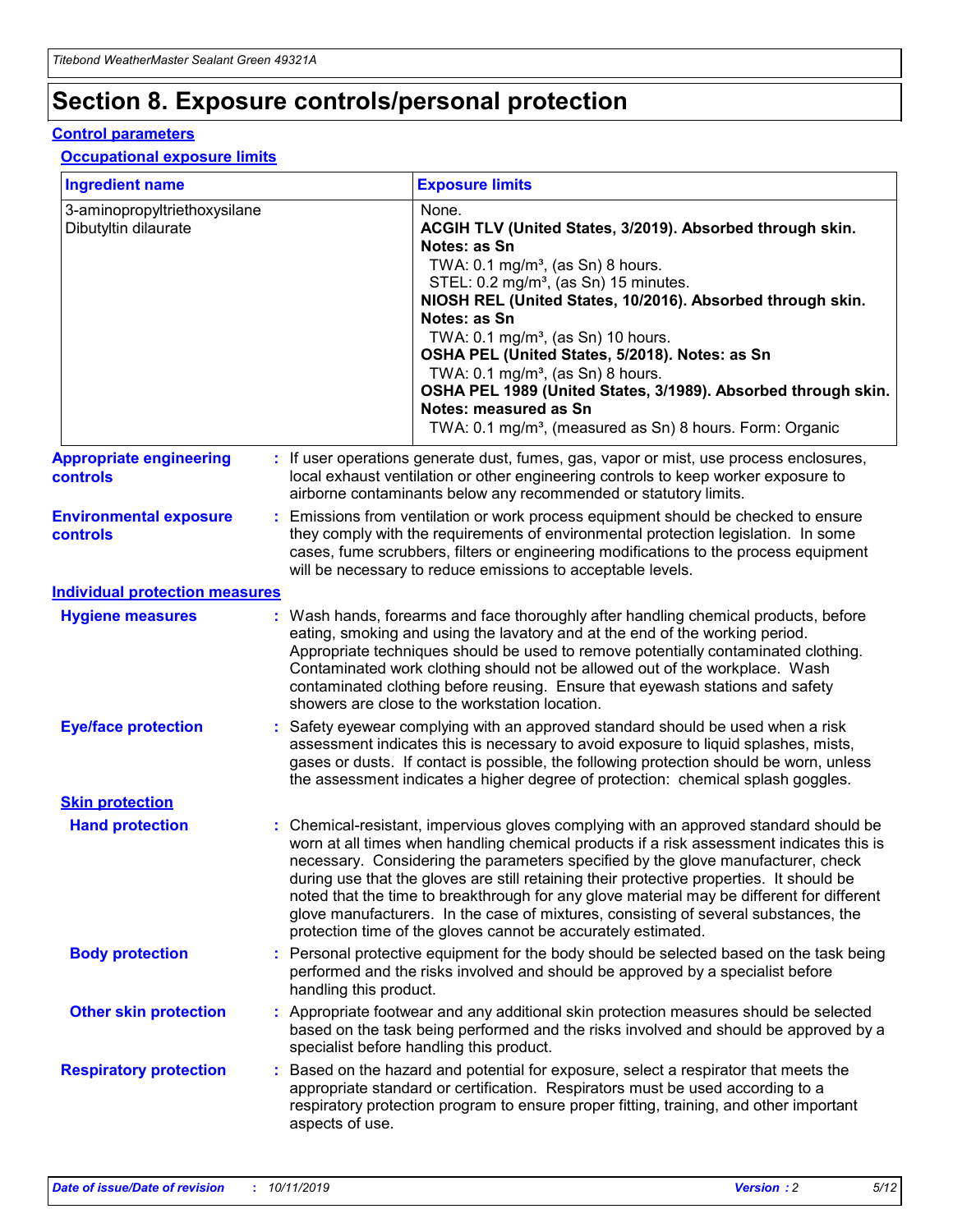### **Section 9. Physical and chemical properties**

#### **Appearance**

| <b>Physical state</b>                             | : Liquid. [Paste.]                                              |
|---------------------------------------------------|-----------------------------------------------------------------|
| Color                                             | Green.                                                          |
| Odor                                              | : None [Slight]                                                 |
| <b>Odor threshold</b>                             | $:$ Not available.                                              |
| рH                                                | : Not applicable.                                               |
| <b>Melting point</b>                              | : Not available.                                                |
| <b>Boiling point</b>                              | : >100°C (>212°F)                                               |
| <b>Flash point</b>                                | : Closed cup: $>200^{\circ}$ C ( $>392^{\circ}$ F) [Setaflash.] |
| <b>Evaporation rate</b>                           | $:$ <1 (butyl acetate = 1)                                      |
| <b>Flammability (solid, gas)</b>                  | : Not available.                                                |
| Lower and upper explosive<br>(flammable) limits   | : Not available.                                                |
| <b>VOC (less water, less</b>                      | $: 0$ g/l                                                       |
| exempt solvents)                                  |                                                                 |
| <b>Volatility</b>                                 | $: 0\%$ (w/w)                                                   |
| <b>Vapor density</b>                              | : Not available.                                                |
| <b>Relative density</b>                           | : 1.4329                                                        |
| <b>Solubility</b>                                 | Insoluble in the following materials: cold water and hot water. |
| <b>Solubility in water</b>                        | : Not available.                                                |
| <b>Partition coefficient: n-</b><br>octanol/water | $:$ Not available.                                              |
| <b>Auto-ignition temperature</b>                  | : Not available.                                                |
| <b>Decomposition temperature</b>                  | : Not available.                                                |

### **Section 10. Stability and reactivity**

| <b>Reactivity</b>                            | : No specific test data related to reactivity available for this product or its ingredients.            |
|----------------------------------------------|---------------------------------------------------------------------------------------------------------|
| <b>Chemical stability</b>                    | : The product is stable.                                                                                |
| <b>Possibility of hazardous</b><br>reactions | : Under normal conditions of storage and use, hazardous reactions will not occur.                       |
| <b>Conditions to avoid</b>                   | : No specific data.                                                                                     |
| <b>Incompatible materials</b>                | : No specific data.                                                                                     |
| <b>Hazardous decomposition</b><br>products   | Under normal conditions of storage and use, hazardous decomposition products should<br>not be produced. |

### **Section 11. Toxicological information**

### **Information on toxicological effects**

#### **Acute toxicity**

| <b>Product/ingredient name</b> | <b>Result</b>           | <b>Species</b> | <b>Dose</b>                | <b>Exposure</b> |
|--------------------------------|-------------------------|----------------|----------------------------|-----------------|
| 3-aminopropyltriethoxysilane   | <b>ILD50 Dermal</b>     | Rabbit         | 4.29 g/kg                  |                 |
| Dibutyltin dilaurate           | ILD50 Oral<br>LD50 Oral | Rat<br>Rat     | $1.57$ g/kg<br>175 $mg/kg$ |                 |
|                                |                         |                |                            |                 |

**Irritation/Corrosion**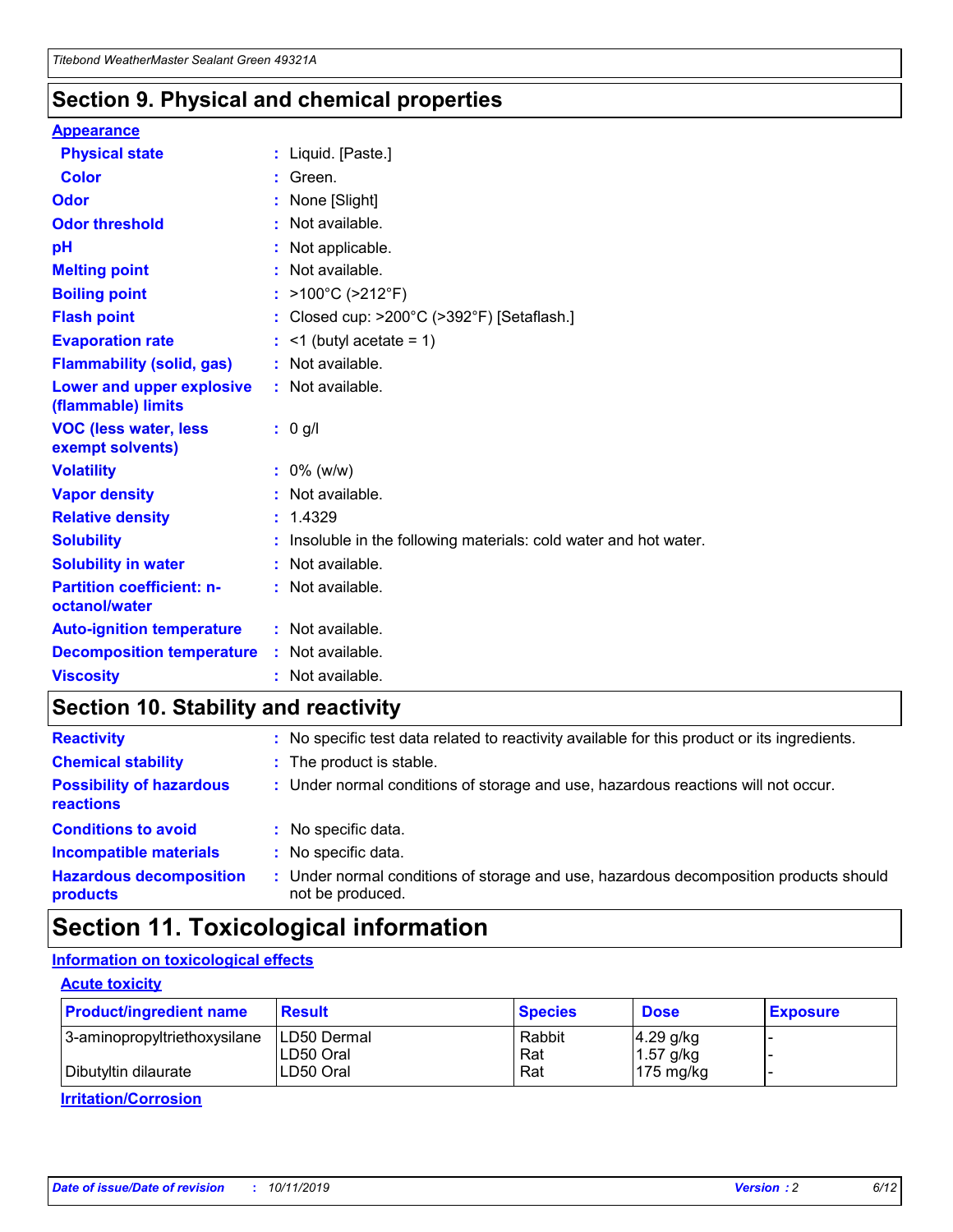## **Section 11. Toxicological information**

| <b>Product/ingredient name</b> | <b>Result</b>            | <b>Species</b> | <b>Score</b> | <b>Exposure</b>           | <b>Observation</b> |
|--------------------------------|--------------------------|----------------|--------------|---------------------------|--------------------|
| 3-aminopropyltriethoxysilane   | Eyes - Mild irritant     | Rabbit         |              | $100$ mg                  |                    |
|                                | Eyes - Severe irritant   | Rabbit         |              | 24 hours 750              |                    |
|                                |                          |                |              | ug                        |                    |
|                                | Skin - Severe irritant   | Rabbit         |              | 24 hours 5                | -                  |
| Dibutyltin dilaurate           | Eyes - Moderate irritant | Rabbit         |              | mg<br><b>24 hours 100</b> |                    |
|                                |                          |                |              | mg                        |                    |
|                                | Skin - Severe irritant   | Rabbit         |              | 500 mg                    | -                  |

#### **Sensitization**

Not available.

#### **Mutagenicity**

Not available.

#### **Carcinogenicity**

Not available.

#### **Reproductive toxicity**

Not available.

#### **Teratogenicity**

Not available.

#### **Specific target organ toxicity (single exposure)**

Not available.

#### **Specific target organ toxicity (repeated exposure)**

| <b>Name</b>                                                                         |                                                                            | <b>Category</b>                                     | <b>Route of</b><br>exposure | <b>Target organs</b> |
|-------------------------------------------------------------------------------------|----------------------------------------------------------------------------|-----------------------------------------------------|-----------------------------|----------------------|
| Dibutyltin dilaurate                                                                |                                                                            | Category 1                                          | $\overline{\phantom{0}}$    | respiratory system   |
| <b>Aspiration hazard</b><br>Not available.                                          |                                                                            |                                                     |                             |                      |
| <b>Information on the likely</b><br>routes of exposure                              | : Not available.                                                           |                                                     |                             |                      |
| <b>Potential acute health effects</b>                                               |                                                                            |                                                     |                             |                      |
| <b>Eye contact</b>                                                                  | : May cause eye irritation.                                                |                                                     |                             |                      |
| <b>Inhalation</b>                                                                   |                                                                            | : No known significant effects or critical hazards. |                             |                      |
| <b>Skin contact</b>                                                                 | : May cause skin irritation.                                               |                                                     |                             |                      |
| <b>Ingestion</b>                                                                    |                                                                            | : No known significant effects or critical hazards. |                             |                      |
| <b>Symptoms related to the physical, chemical and toxicological characteristics</b> |                                                                            |                                                     |                             |                      |
| <b>Eye contact</b>                                                                  | irritation<br>watering<br>redness                                          | : Adverse symptoms may include the following:       |                             |                      |
| <b>Inhalation</b>                                                                   | reduced fetal weight<br>increase in fetal deaths<br>skeletal malformations | : Adverse symptoms may include the following:       |                             |                      |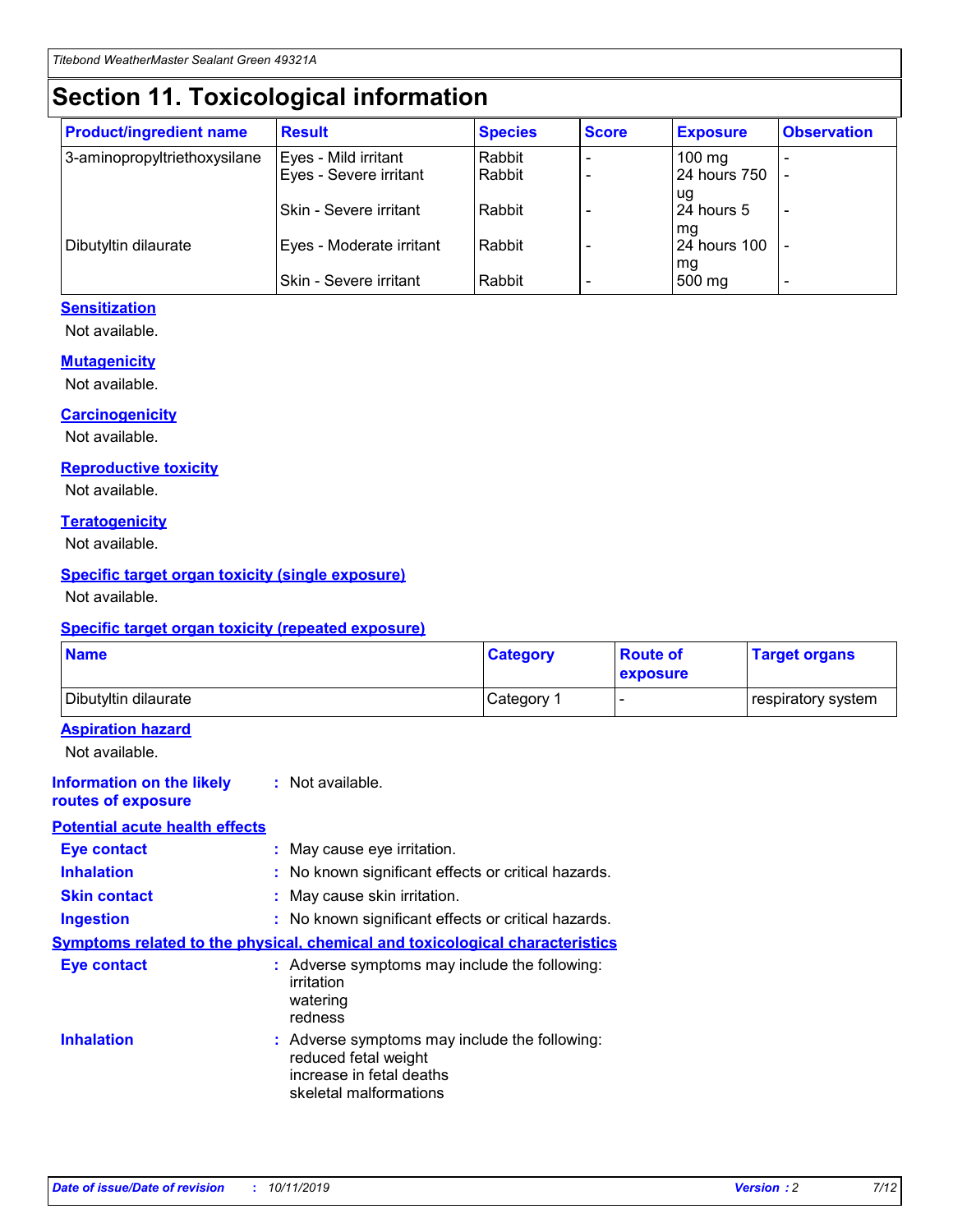## **Section 11. Toxicological information**

| <b>Skin contact</b>                     | : Adverse symptoms may include the following:<br>irritation<br>redness<br>reduced fetal weight<br>increase in fetal deaths<br>skeletal malformations |
|-----------------------------------------|------------------------------------------------------------------------------------------------------------------------------------------------------|
| <b>Ingestion</b>                        | : Adverse symptoms may include the following:<br>reduced fetal weight<br>increase in fetal deaths<br>skeletal malformations                          |
|                                         | Delayed and immediate effects and also chronic effects from short and long term exposure                                                             |
| <b>Short term exposure</b>              |                                                                                                                                                      |
| <b>Potential immediate</b><br>effects   | : Not available.                                                                                                                                     |
| <b>Potential delayed effects</b>        | : Not available.                                                                                                                                     |
| <b>Long term exposure</b>               |                                                                                                                                                      |
| <b>Potential immediate</b><br>effects   | : Not available.                                                                                                                                     |
| <b>Potential delayed effects</b>        | : Not available.                                                                                                                                     |
| <b>Potential chronic health effects</b> |                                                                                                                                                      |
| Not available.                          |                                                                                                                                                      |
| <b>General</b>                          | : Once sensitized, a severe allergic reaction may occur when subsequently exposed to<br>very low levels.                                             |
| <b>Carcinogenicity</b>                  | : No known significant effects or critical hazards.                                                                                                  |
| <b>Mutagenicity</b>                     | No known significant effects or critical hazards.                                                                                                    |
| <b>Teratogenicity</b>                   | May damage the unborn child.                                                                                                                         |
| <b>Developmental effects</b>            | No known significant effects or critical hazards.                                                                                                    |
| <b>Fertility effects</b>                | : May damage fertility.                                                                                                                              |
| <b>Numerical measures of toxicity</b>   |                                                                                                                                                      |
| <b>Acute toxicity estimates</b>         |                                                                                                                                                      |
|                                         |                                                                                                                                                      |

Not available.

## **Section 12. Ecological information**

#### **Toxicity**

| <b>Product/ingredient name</b> | <b>Result</b>                     | <b>Species</b>                       | <b>Exposure</b> |
|--------------------------------|-----------------------------------|--------------------------------------|-----------------|
| Dibutyltin dilaurate           | Chronic EC10 > 2 mg/l Fresh water | Algae - Scenedesmus<br>I subspicatus | l 96 hours      |

### **Persistence and degradability**

| <b>Product/ingredient name</b> | <b>Test</b>                                                                    | <b>Result</b>  |                   | <b>Dose</b> | <b>Inoculum</b>         |
|--------------------------------|--------------------------------------------------------------------------------|----------------|-------------------|-------------|-------------------------|
| Dibutyltin dilaurate           | OECD 301F<br>Ready<br>Biodegradability -<br>Manometric<br>Respirometry<br>Test | 23 % - 28 days |                   |             |                         |
| <b>Product/ingredient name</b> | <b>Aquatic half-life</b>                                                       |                | <b>Photolysis</b> |             | <b>Biodegradability</b> |
| Dibutyltin dilaurate           |                                                                                |                |                   |             | Inherent                |

### **Bioaccumulative potential**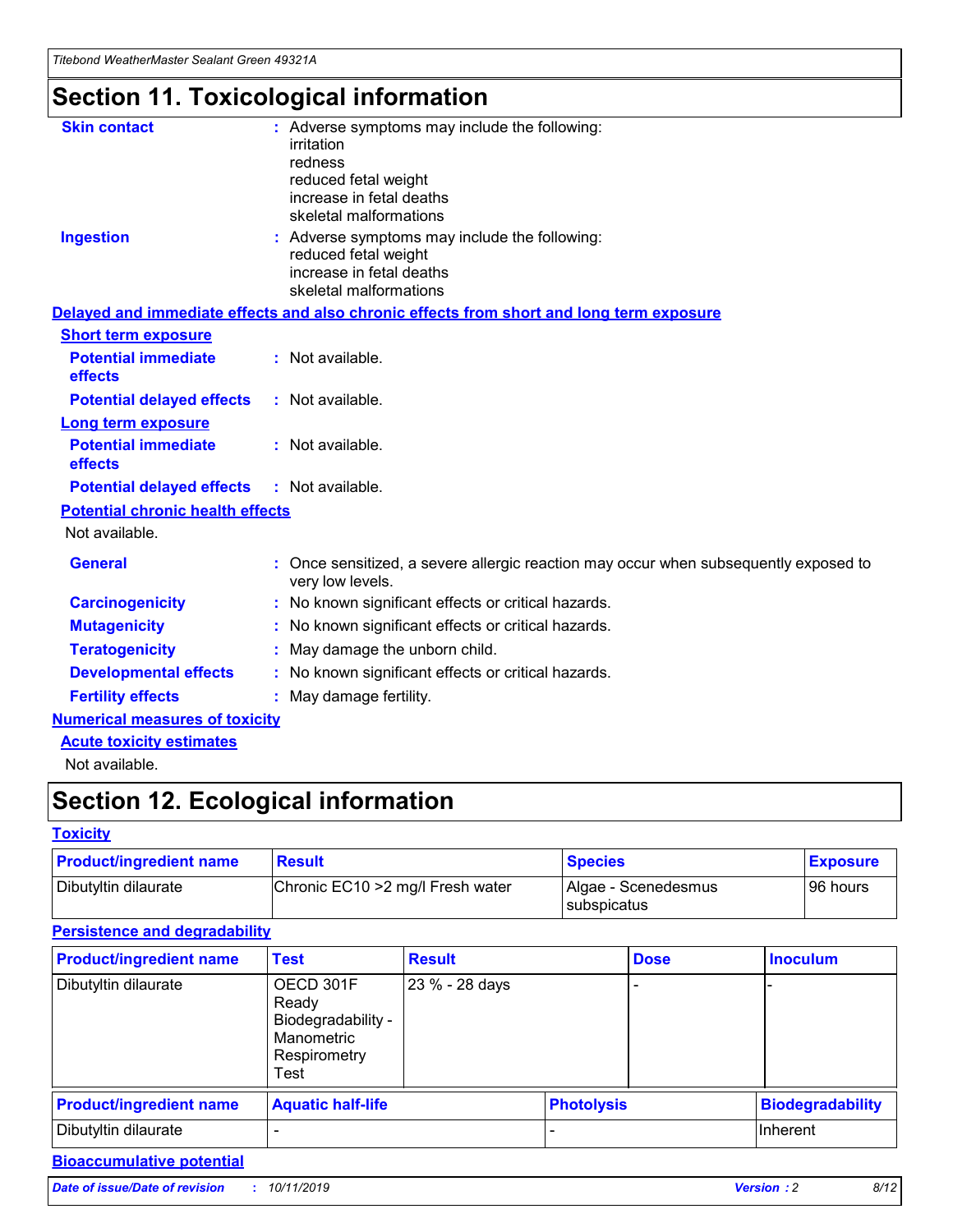## **Section 12. Ecological information**

| <b>Product/ingredient name</b> | $LoaPow$ | <b>BCF</b> | <b>Potential</b> |
|--------------------------------|----------|------------|------------------|
| 3-aminopropyltriethoxysilane   | 1.7      | 3.4        | low              |
| Dibutyltin dilaurate           | 4.44     | 2.91       | low              |

#### **Mobility in soil**

| <b>Soil/water partition</b><br>coefficient (K <sub>oc</sub> ) | : Not available.                                    |
|---------------------------------------------------------------|-----------------------------------------------------|
| <b>Other adverse effects</b>                                  | : No known significant effects or critical hazards. |

### **Section 13. Disposal considerations**

**Disposal methods :**

The generation of waste should be avoided or minimized wherever possible. Disposal of this product, solutions and any by-products should at all times comply with the requirements of environmental protection and waste disposal legislation and any regional local authority requirements. Dispose of surplus and non-recyclable products via a licensed waste disposal contractor. Waste should not be disposed of untreated to the sewer unless fully compliant with the requirements of all authorities with jurisdiction. Waste packaging should be recycled. Incineration or landfill should only be considered when recycling is not feasible. This material and its container must be disposed of in a safe way. Care should be taken when handling emptied containers that have not been cleaned or rinsed out. Empty containers or liners may retain some product residues. Avoid dispersal of spilled material and runoff and contact with soil, waterways, drains and sewers.

## **Section 14. Transport information**

|                                      | <b>DOT</b><br><b>Classification</b> | <b>TDG</b><br><b>Classification</b> | <b>Mexico</b><br><b>Classification</b> | <b>ADR/RID</b> | <b>IMDG</b>              | <b>IATA</b>              |
|--------------------------------------|-------------------------------------|-------------------------------------|----------------------------------------|----------------|--------------------------|--------------------------|
| <b>UN number</b>                     | Not regulated.                      | Not regulated.                      | Not regulated.                         | Not regulated. | Not regulated.           | Not regulated.           |
| <b>UN proper</b><br>shipping name    | $\blacksquare$                      |                                     |                                        |                |                          |                          |
| <b>Transport</b><br>hazard class(es) | $\blacksquare$                      | $\overline{\phantom{a}}$            | $\blacksquare$                         | $\blacksquare$ | $\overline{\phantom{a}}$ | $\blacksquare$           |
| <b>Packing group</b>                 | $\overline{\phantom{a}}$            | $\overline{\phantom{0}}$            | $\overline{\phantom{a}}$               | -              | $\overline{\phantom{0}}$ | $\overline{\phantom{a}}$ |
| <b>Environmental</b><br>hazards      | No.                                 | No.                                 | No.                                    | No.            | No.                      | No.                      |

## **Section 15. Regulatory information**

#### **U.S. Federal regulations**

#### **SARA 302/304**

#### **Composition/information on ingredients**

No products were found.

**SARA 304 RQ :** Not applicable.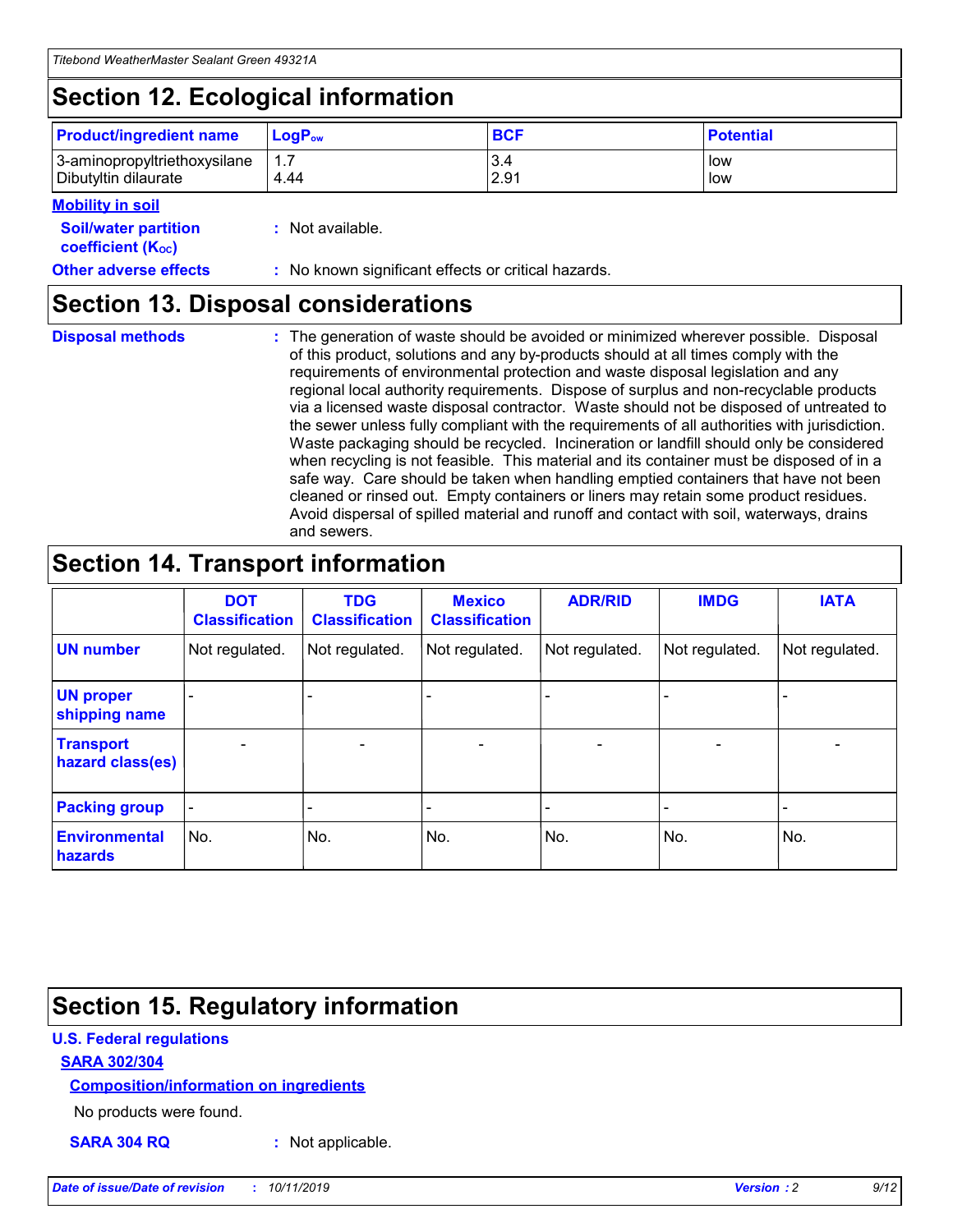### **Section 15. Regulatory information**

#### **SARA 311/312**

**Classification :** EYE IRRITATION - Category 2B SKIN SENSITIZATION - Category 1 TOXIC TO REPRODUCTION (Fertility) - Category 1B TOXIC TO REPRODUCTION (Unborn child) - Category 1B

#### **Composition/information on ingredients**

| <b>Name</b>                  | $\frac{9}{6}$ | <b>Classification</b>                                                                                            |
|------------------------------|---------------|------------------------------------------------------------------------------------------------------------------|
| 3-aminopropyltriethoxysilane | $\leq$ 3      | <b>FLAMMABLE LIQUIDS - Category 4</b><br><b>ACUTE TOXICITY (oral) - Category 4</b>                               |
|                              |               | SKIN IRRITATION - Category 2<br>EYE IRRITATION - Category 2A                                                     |
| Dibutyltin dilaurate         | ≤0.3          | ACUTE TOXICITY (oral) - Category 3<br>SKIN CORROSION - Category 1C                                               |
|                              |               | SERIOUS EYE DAMAGE - Category 1<br>SKIN SENSITIZATION - Category 1<br><b>GERM CELL MUTAGENICITY - Category 2</b> |
|                              |               | TOXIC TO REPRODUCTION (Fertility) - Category 1B<br>TOXIC TO REPRODUCTION (Unborn child) - Category 1B            |
|                              |               | SPECIFIC TARGET ORGAN TOXICITY (REPEATED<br>EXPOSURE) (respiratory system) - Category 1                          |

#### **State regulations**

| <b>Massachusetts</b> | : None of the components are listed. |
|----------------------|--------------------------------------|
| <b>New York</b>      | : None of the components are listed. |
| <b>New Jersey</b>    | : None of the components are listed. |
| Pennsylvania         | : None of the components are listed. |

#### **California Prop. 65**

**A** WARNING: This product can expose you to methanol, which is known to the State of California to cause birth defects or other reproductive harm. For more information go to www.P65Warnings.ca.gov.

| <b>Ingredient name</b> | No significant risk Maximum<br>level | acceptable dosage<br>level |
|------------------------|--------------------------------------|----------------------------|
| methanol               |                                      | Yes.                       |

#### **International regulations**

**Chemical Weapon Convention List Schedules I, II & III Chemicals** Not listed.

#### **Montreal Protocol**

Not listed.

**Stockholm Convention on Persistent Organic Pollutants**

Not listed.

### **UNECE Aarhus Protocol on POPs and Heavy Metals**

Not listed.

#### **Inventory list**

### **China :** All components are listed or exempted.

**United States TSCA 8(b) inventory :** All components are active or exempted.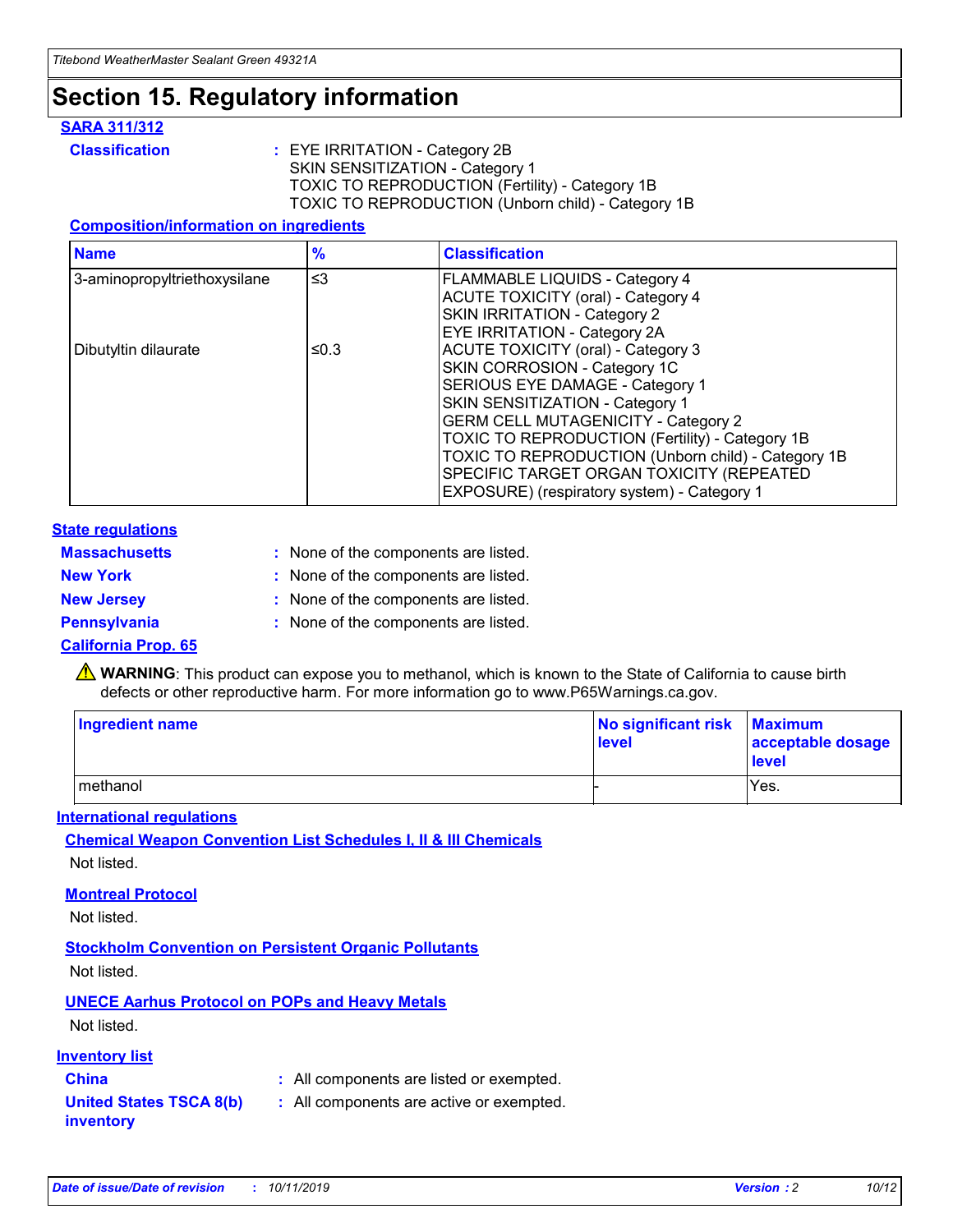## **Section 16. Other information**

**Hazardous Material Information System (U.S.A.)**



**Caution: HMIS® ratings are based on a 0-4 rating scale, with 0 representing minimal hazards or risks, and 4 representing significant hazards or risks. Although HMIS® ratings and the associated label are not required on SDSs or products leaving a facility under 29 CFR 1910.1200, the preparer may choose to provide them. HMIS® ratings are to be used with a fully implemented HMIS® program. HMIS® is a registered trademark and service mark of the American Coatings Association, Inc.**

**The customer is responsible for determining the PPE code for this material. For more information on HMIS® Personal Protective Equipment (PPE) codes, consult the HMIS® Implementation Manual.**

#### **National Fire Protection Association (U.S.A.)**



**Reprinted with permission from NFPA 704-2001, Identification of the Hazards of Materials for Emergency Response Copyright ©1997, National Fire Protection Association, Quincy, MA 02269. This reprinted material is not the complete and official position of the National Fire Protection Association, on the referenced subject which is represented only by the standard in its entirety.**

**Copyright ©2001, National Fire Protection Association, Quincy, MA 02269. This warning system is intended to be interpreted and applied only by properly trained individuals to identify fire, health and reactivity hazards of chemicals. The user is referred to certain limited number of chemicals with recommended classifications in NFPA 49 and NFPA 325, which would be used as a guideline only. Whether the chemicals are classified by NFPA or not, anyone using the 704 systems to classify chemicals does so at their own risk.**

#### **Procedure used to derive the classification**

| <b>Classification</b>                                                                                                                                                                  |                                                                                                                                                                                                                                                                   | <b>Justification</b>                                                                                                                                                                                                                                                                                       |  |
|----------------------------------------------------------------------------------------------------------------------------------------------------------------------------------------|-------------------------------------------------------------------------------------------------------------------------------------------------------------------------------------------------------------------------------------------------------------------|------------------------------------------------------------------------------------------------------------------------------------------------------------------------------------------------------------------------------------------------------------------------------------------------------------|--|
| <b>EYE IRRITATION - Category 2B</b><br>SKIN SENSITIZATION - Category 1<br><b>TOXIC TO REPRODUCTION (Fertility) - Category 1B</b><br>TOXIC TO REPRODUCTION (Unborn child) - Category 1B |                                                                                                                                                                                                                                                                   | Expert judgment<br>Expert judgment<br>Expert judgment<br>Expert judgment                                                                                                                                                                                                                                   |  |
| <b>History</b>                                                                                                                                                                         |                                                                                                                                                                                                                                                                   |                                                                                                                                                                                                                                                                                                            |  |
| Date of printing                                                                                                                                                                       | : 4/22/2022                                                                                                                                                                                                                                                       |                                                                                                                                                                                                                                                                                                            |  |
| Date of issue/Date of<br>revision                                                                                                                                                      | : 10/11/2019                                                                                                                                                                                                                                                      |                                                                                                                                                                                                                                                                                                            |  |
| Date of previous issue                                                                                                                                                                 | : 10/16/2020                                                                                                                                                                                                                                                      |                                                                                                                                                                                                                                                                                                            |  |
| <b>Version</b>                                                                                                                                                                         | $\therefore$ 2                                                                                                                                                                                                                                                    |                                                                                                                                                                                                                                                                                                            |  |
| <b>Key to abbreviations</b>                                                                                                                                                            | $\therefore$ ATE = Acute Toxicity Estimate<br><b>BCF</b> = Bioconcentration Factor<br>IATA = International Air Transport Association<br><b>IBC</b> = Intermediate Bulk Container<br><b>IMDG = International Maritime Dangerous Goods</b><br>$UN = United Nations$ | GHS = Globally Harmonized System of Classification and Labelling of Chemicals<br>LogPow = logarithm of the octanol/water partition coefficient<br>MARPOL = International Convention for the Prevention of Pollution From Ships, 1973<br>as modified by the Protocol of 1978. ("Marpol" = marine pollution) |  |